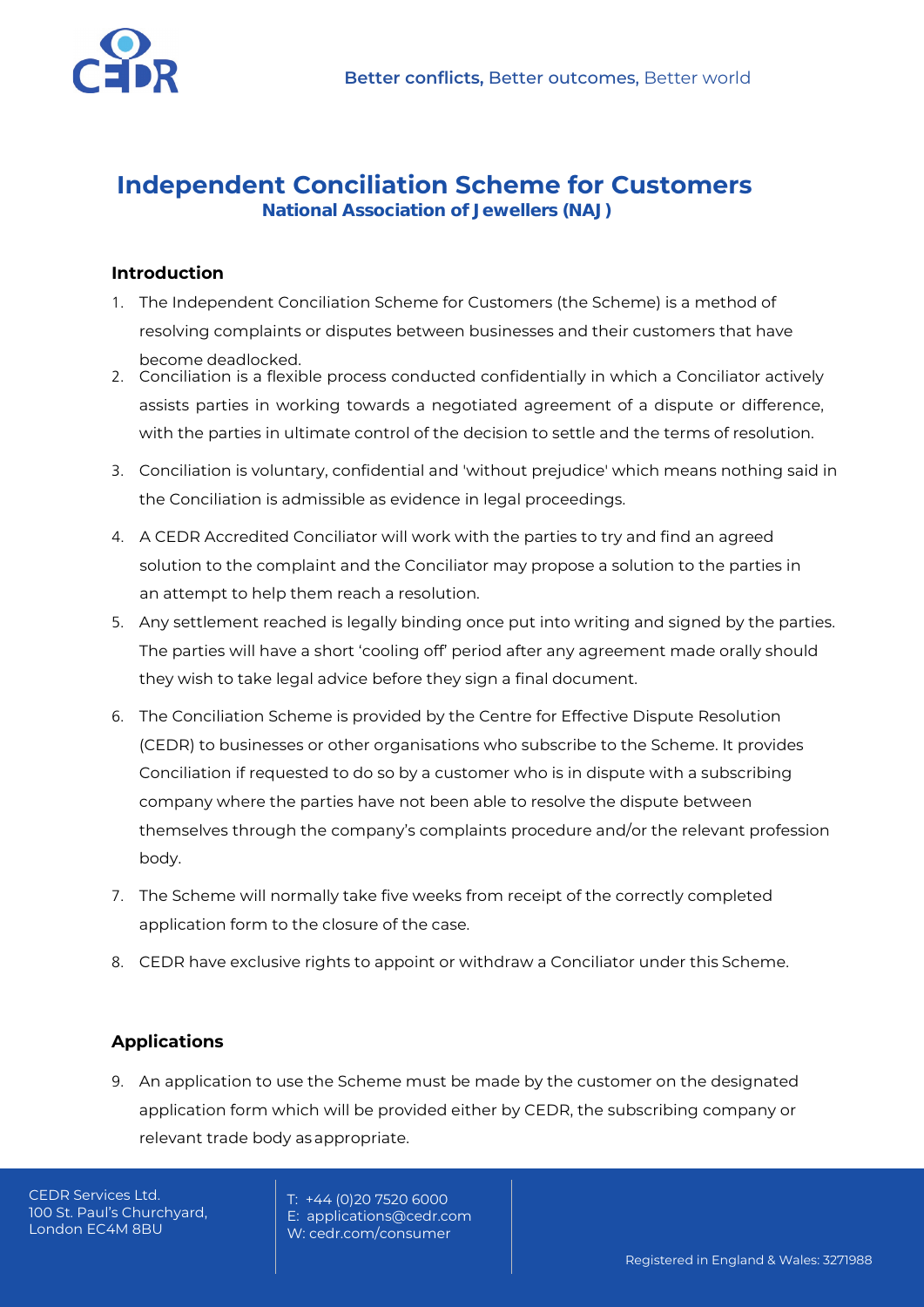

10. Upon receipt of a properly completed application form CEDR will aim to appoint the Conciliator within 5 working days and will inform the parties accordingly.

### **The Process**

- 11. CEDR will acknowledge receipt of a new application for conciliation within 14 days of receipt.
- 12. The process begins on the date of the acknowledgment of a valid application from the customer. At the same time the customer's application form will be forwarded to the company along with a Response Form which they are required to complete and return to CEDR within 14 days.
- 13. Following receipt of the Response Form from the company a copy will be sent to the customer and CEDR will confirm the identity of the Conciliator within 7 days.
- 14. All the documents relating to the case that have been provided by the parties will be provided to the Conciliator who will endeavour to conclude the Conciliation within 28 days of theirappointment.
- 15. The Conciliator will speak to the parties by telephone, Skype or communicate in writing (including email) with the parties, either together or individually, to request further information or to explore possible solutions.
- 16. If the parties do not reach a solution between themselves after discussions with the Conciliator, then they will suggest to the parties recommendations for settlement in writing.
- 17. If a solution is found or is accepted by the parties as proposed by the Conciliator, then the Conciliator will record that solution in writing and send it to the parties (via CEDR) in the form of an Outcome Statement (the Statement), for signature via an online portal. The parties must sign the Statement within 14 days of the date on which the Statement is provided. Any amendment to the Statement at this stage, other than for minor clerical errors, will be regarded as notifying a failure to agree.
- 18. If the Statement is signed by both parties within the timescale, CEDR will advise the parties accordingly and transmit a copy to both parties. At this point the agreement becomes a binding contract and the parties must then take action to comply with the agreed outcome.
- 19. No terms of settlement reached will be legally binding unless or until set out in writing in the Statement and signed by or on behalf of each of the Parties.

CEDR Services Ltd. 100 St. Paul's Churchyard, London EC4M 8BU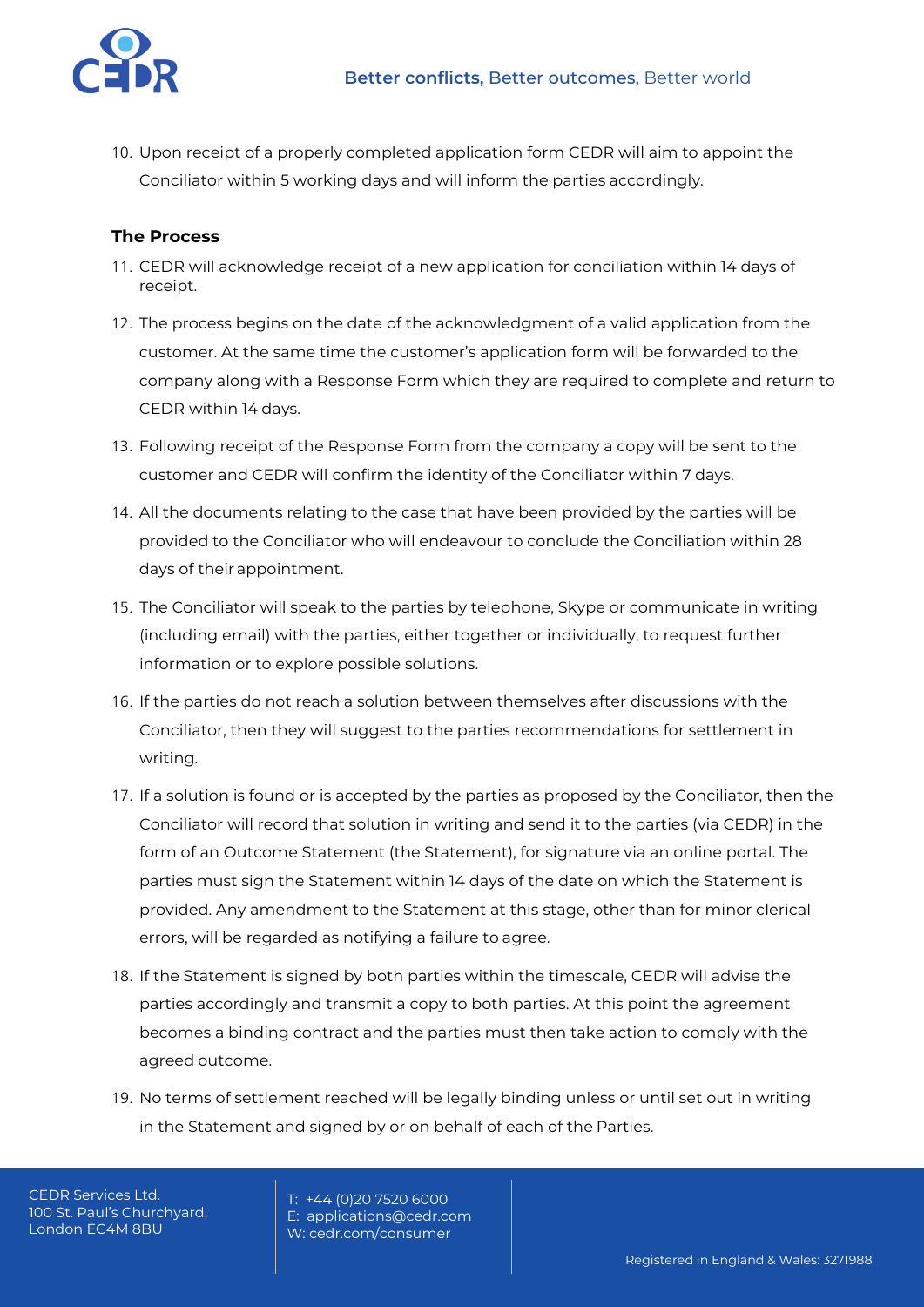

- 20. If either party chooses not to sign the Statement within 14 days, it will have no effect on either party and CEDR will confirm the Conciliation has ended without resolution.
- 21. The date on which the Conciliation will be deemed to be concluded is the date of the letter from CEDR which confirms the process has ended.
- 22. Copies of agreed Statements will be provided to the contracting trade body, if applicable, on a confidential basis for training and quality purposes.

# **Confidentiality**

- 23. Every person involved in the Conciliation:
	- 23.1 will keep confidential all information arising out of or in connection with the Conciliation, including the terms of any settlement, but not including the fact that the Conciliation is to take place or has taken place or where disclosure is required by law, or to implement or to enforce terms of settlement or to notify their insurers, insurance brokers and/or accountants; and
	- 23.2 acknowledges that all such information passing between the Parties, the Conciliator and/or CEDR, however communicated, is agreed to be without prejudice to any Party's legal position and may not be produced as evidence or disclosed to any judge, arbitrator or other decision- maker in any legal or other formal process, except where otherwise disclosable in law.
- 24. Where a Party privately discloses to the Conciliator or CEDR any information in confidence before, during or after the Conciliation, the Conciliator or CEDR will not disclose that information to any other Party or person without the consent of the Party disclosing it, unless required by law to make disclosure. The Parties, and each of them, agree, however, that the Conciliator may disclose such information to CEDR provided that such disclosure is made by the Conciliator and received by CEDR in confidence.
- 25. The Parties understand that the Conciliator and CEDR do not give legal advice and agree that they will not make any claim against the Conciliator or CEDR in connection with this Conciliation.
- 26. The Parties will not call the Conciliator or any employee or consultant of CEDR as a witness, nor require them to produce in evidence any records or notes relating to the Conciliation, in any litigation, arbitration or other formal process arising from or in connection with their dispute and the Conciliation; nor will the Conciliator nor any CEDR